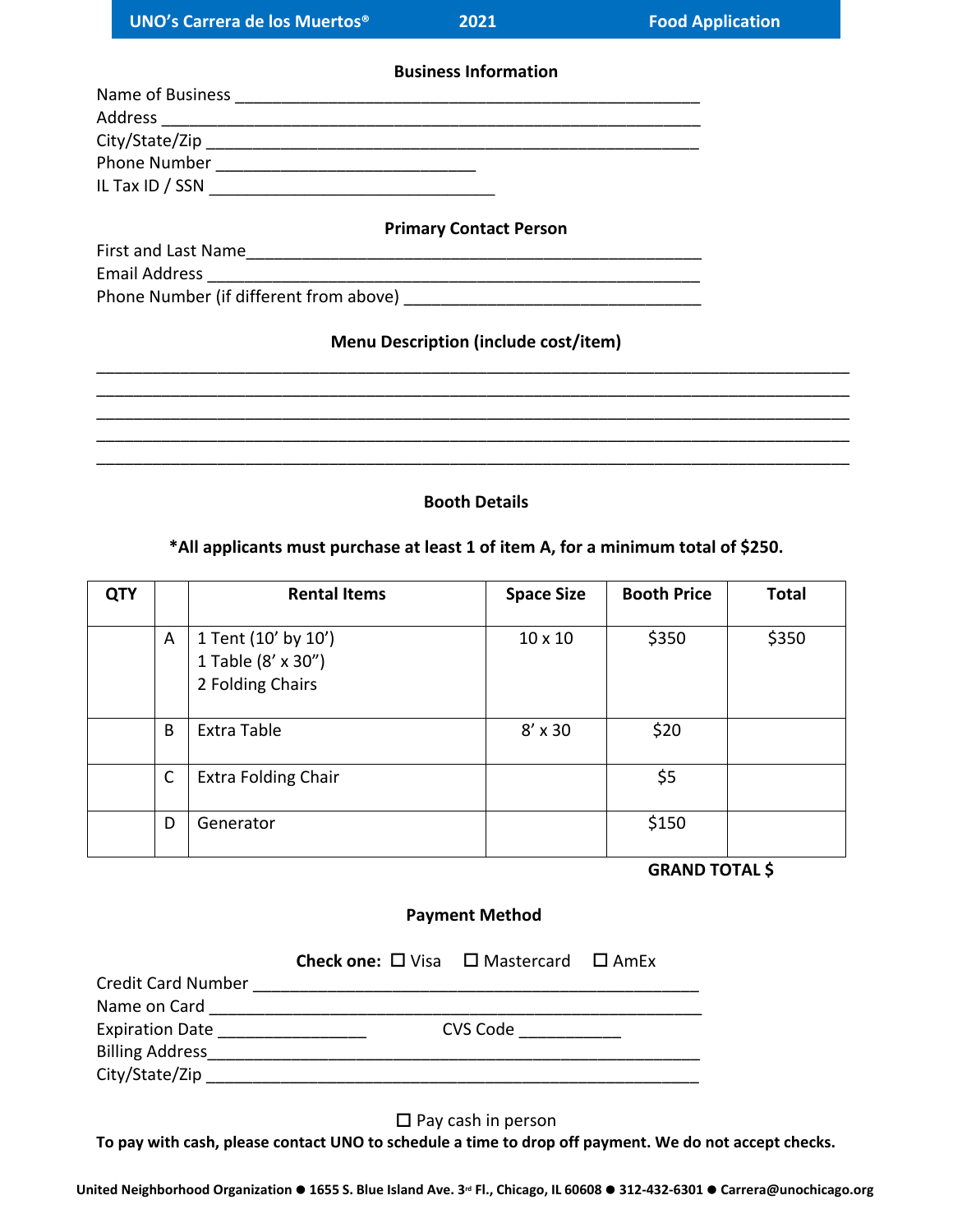#### **Please Initial Each:**

*\_\_\_I authorize United Neighborhood Organization (UNO) to charge the TOTAL amount to my credit card.*

*\_\_\_I authorize United Neighborhood Organization (UNO) to reserve and assign a booth space on my behalf.*

*\_\_\_ I understand that to reserve a space for UNO's Carrera de los Muertos® / Race of the Dead, my payment must be paid for in full. If I do not pay, I will not have a space at the event.*

*\_\_\_I understand this is a "Rain or Shine" event and no refunds will be given based on weather conditions or within 14 days of the start date.*

*\_\_\_Refunds will only be given if requested 15 or more days before Race Day, and refunds will be returned less a 20% deduction for processing fees.*

*\_\_\_ I have read and accept the Terms & Conditions.*

| Signature         |  |  |
|-------------------|--|--|
| <b>Print Name</b> |  |  |
| Date              |  |  |

### **For UNO's Use Only**

| UNO Application Received: $\Box$ Email $\Box$ In person $\Box$ Other<br>Date             |
|------------------------------------------------------------------------------------------|
| Completed City of Chicago Food License Application $\Box$<br>City Vendor Fee Paid $\Box$ |
| Summer Food Festival Sanitation Certificate Number:                                      |
| All Payments Received/Cleared and Approved for Space $\Box$<br>Date                      |
| Notes:                                                                                   |
|                                                                                          |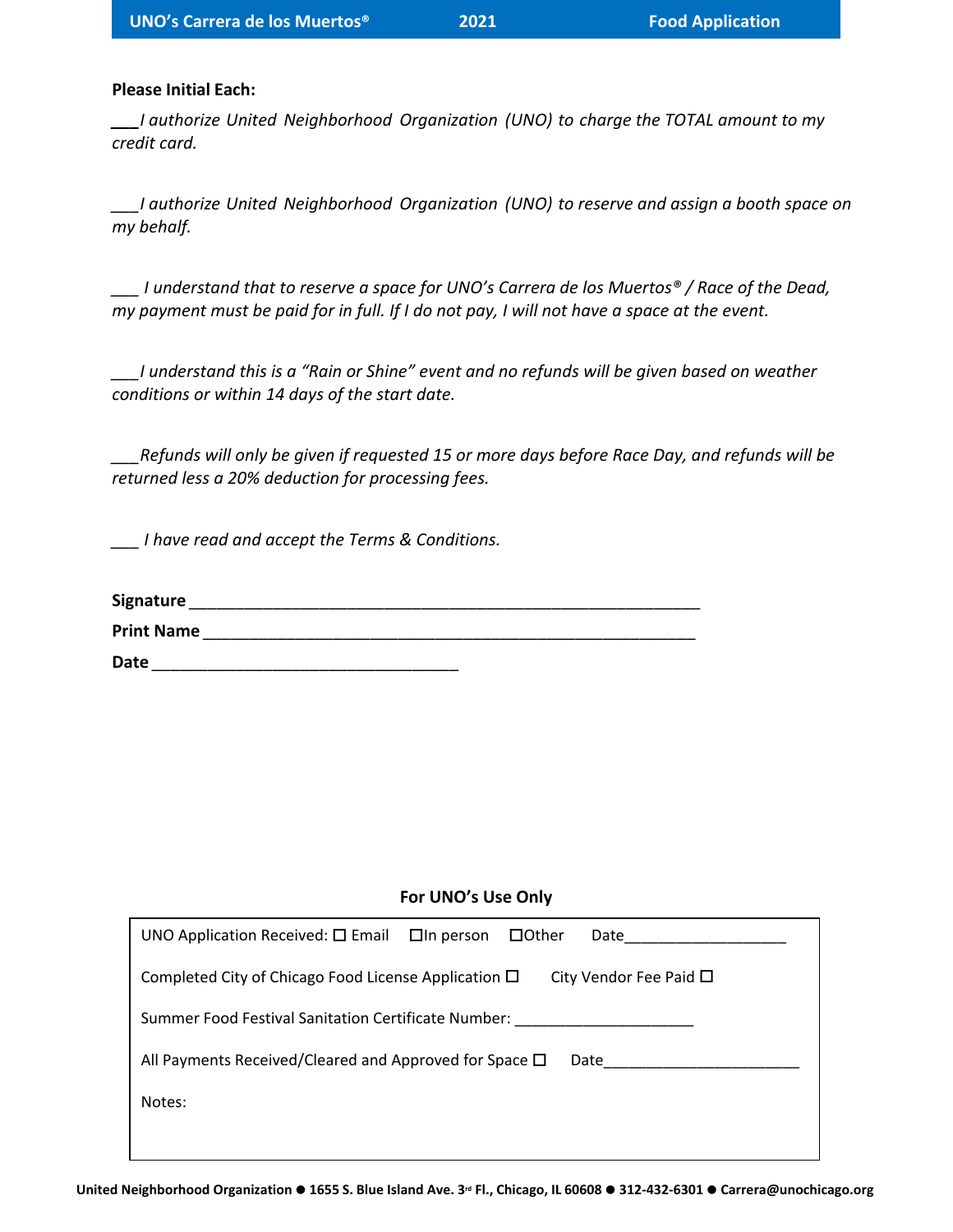## **TERMS & CONDITIONS**

**Food Quality Standards:** All food items must be approved by UNO. Food items, including any and all ingredients, condiments, and preparation materials, are expected to be safe. Unsanitary handling of food will not be allowed. Vendor must adhere to City of Chicago food safety measures. If Vendor is suspected to be preparing and/or serving food in unsafe conditions, UNO reserves the right to inspect the vendor's booth. If deemed unsafe, UNO can dismiss the vendor from participation in the event without refund. In the case of a dispute over the quality of a food item between a consumer and the vendor, UNO will be the final arbiter and the vendor must accept our judgment if the item is deemed to be unsatisfactory and worthy of a refund.

**Menu Item Criteria:** All main items on the menu must be originally prepared and produced by the vendor. Mass produced food items will not be allowed.

**Payment and Refunds:** The payment for space (Item A) is due with the signing of the contract. Payment in full for UNO's Carrera de los Muertos®/Race of the Dead is due 16 calendar days before the event. You may pay by credit card or cash. Include all payment information in the application. If more than one form of payment will be used, please include supplemental payment details at the bottom of this application. You may also notify UNO, in writing (E.g., via email), of intent to use a different form of payment if first payment is not sufficient. UNO cannot confirm your reservation without complete credit card information or cash. This is a rain or shine Event; no fees will be refunded due to weather. No refunds will be given within 14 days of UNO's Carrera de los Muertos®/Race of the Dead start date. Refunds will be given if requested 15 or more days before the start date of the event with a 20% processing fee deducted.

**Tents:** Tents will be provided by UNO's Carrera de los Muertos®/ Race of the Dead. You will be liable for any non-weather-related damage to the tent provided to you.

**Tables:** One table, 8ft long, and two foldable chairs will be provided by UNO. Each additional table will incur a cost of \$20; each additional folding chair will incur a cost of \$5. A generator r e ntal costs \$150. These requests must be ordered in advance with your application. There are no refunds for tables and chairs ordered but not used. We cannot guarantee furniture/equipment if it is not ordered on your initial application.

**Electricity:** If you (vendor) require access to an electrical outlet, please notify UNO in advance with your application.

**Booth:** You may not split your booth with another vendor. *\*Subletting booths is not permitted without authorization from UNO.* 

**Pricing:** All menu items must be clearly priced. No signs indicating "special" or "\$1 off", etc. will be allowed.

**Sales Tax:** You must collect and pay sales taxes to the state of Illinois via your Illinois Resale Tax number. If your business is not based in Illinois, tax-reporting forms may be provided to you. In any event, UNO bears no responsibility of payment of sales tax, and you agree to indemnify UNO for any failure by you to pay the required sales taxes to the State of Illinois. UNO may be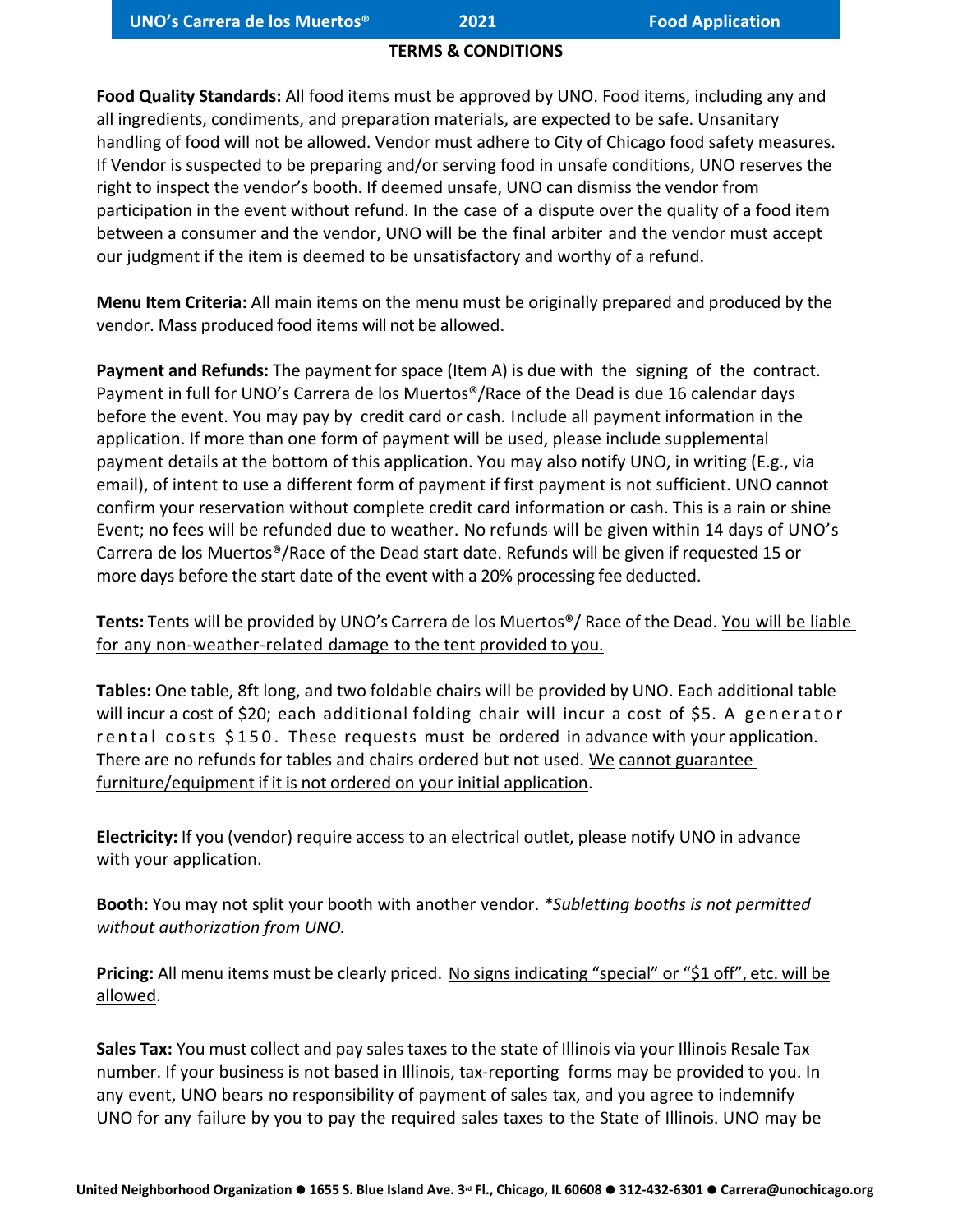required by law to send the State of Illinois a complete list of vendors who participate in the event. Your State tax ID must be included on the contract.

**Advertising:** No signs or advertising devices shall be used unless approved by UNO.

**Laws Applicable:** Vendors shall abide by and observe all laws, rules, and regulations of the State of Illinois and the City of Chicago and department thereof.

**Force Majeure:** In the event that any part of the exhibit area thereof is unavailable whether for the entire event, or a portion of the event, as result of fire, flood, tempest or any other such cause or as a result of governmental intervention, malicious damage, acts of war, dispute, or any other cause of emergency over which UNO has no control, or should UNO decide that because of any such cause it is necessary to cancel, postpone, or re-site the Exhibit, or reduce the installation time, exhibit time, or move-out time, UNO shall not be liable to indemnify or reimburse the vendor in respect of any damage or loss, direct or indirect, arising as a result thereof. Neither UNO, nor any of their officers, agents, employees, or other representatives, shall be held accountable or liable for, and the same are hereby released from accountability for liability, for any damage, loss, harm or injury to the person or any fire, water, accident or any other cause, and none of the parties hereto mentioned will obtain insurance against any such damage, loss, harm or injury.

The applicant hereby agrees to indemnify, defend and protect UNO and hold and save the above party from any and all claims, demands, suits, liability, damages, loss, cost, attorney fees and expenses of whatever kind of nature which might result from or arise out of any action or failure to act of the applicant or any of his or her employees, including but not limited to claims or damage or loss of property, or from or out of any damage, loss, harm or injury to the person or any person or any property of the applicant.

**Damage to Property:** The vendor is liable for any damage caused to standard booth equipment, or to other exhibitors' property. The vendor may not mark, tack, make holes, apply lacquer, adhesives, or other coating to walls, ground, or standard booth equipment.

**Booth Relocation:** Vendor will not be allowed to move to a different booth space from the one assigned without permission from UNO.

**Disability Provisions:** Vendor represents and warrants (i) that its exhibit will be accessible to the full extent required by law; (ii) that its exhibit will comply with the Americans with Disabilities Act ("ADA") and with any regulations implemented by that Act; and (iii) that it shall indemnify and hold UNO harmless from and against any and all claims and expenses, UNO attorney's fees and litigation expenses, including attorney's fees and litigation expenses, that may

be incurred by or asserted against UNO its officers, directors, agents, or employees on the basis of the vendor's breach of this paragraph or non- compliance with any of the provisions of the ADA.

**Assumption of Risk:** Vendor assumes full and complete risk and responsibility for any discomfort, illness, injury, or accident which may occur while I prepare for or participate in the Carrera de los Muertos®/Race of the Dead event while on premises of the Event, traveling to or from the Event, or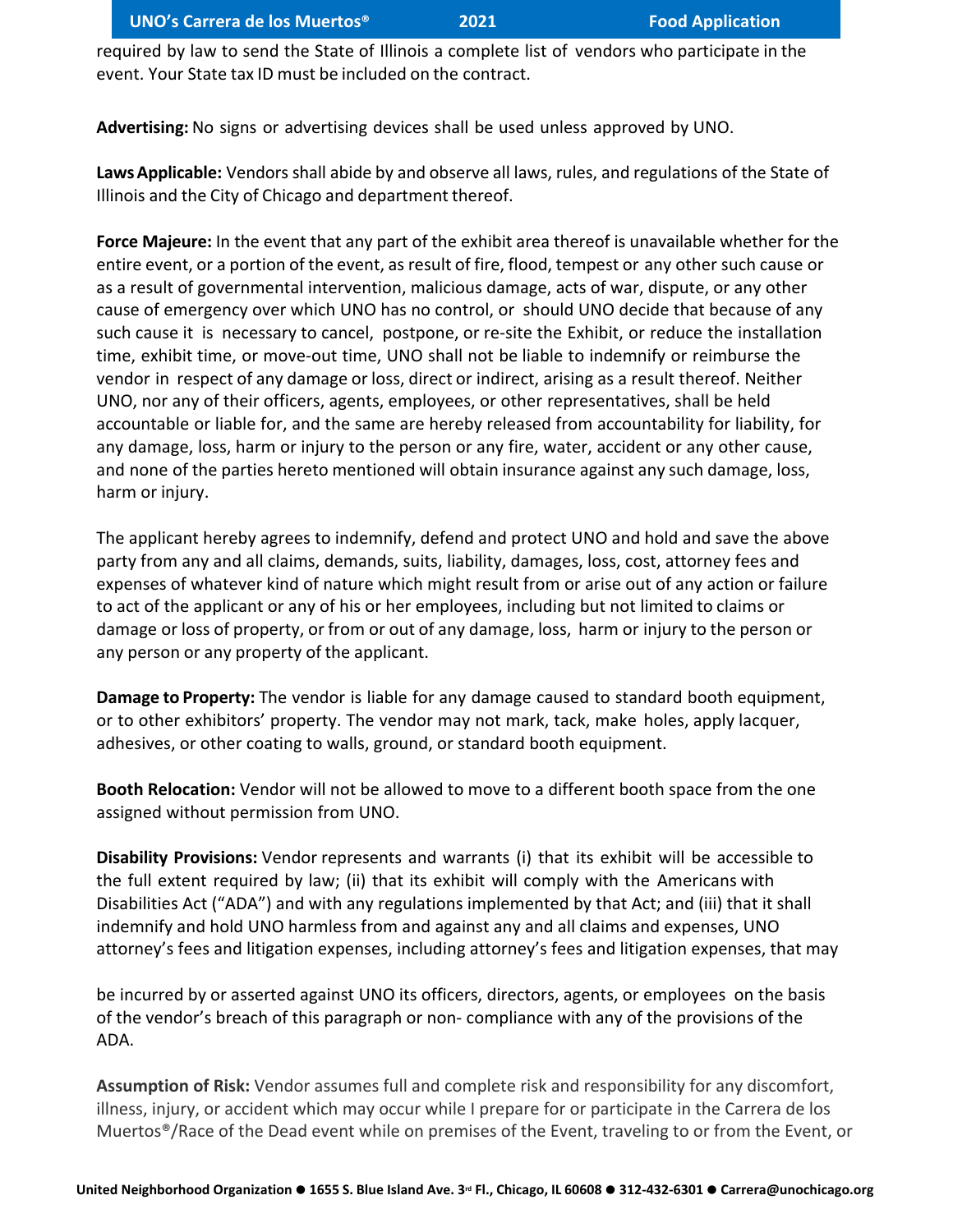## **UNO's Carrera de los Muertos® 2021 Food Application**

as a result of participating in and/or observing the Event. Vendor understands that participating in the Event may be hazardous, and that he/she should not register or participate unless medically able. It is vendor's responsibility to ensure all members of the vendor's team are medically and physically able to participate in the Event and/or any activities related to the Event. Vendor is aware of and assume all risks associated with participating in and/or observing the Event including, without limitation, risks of temporary or permanent injury, death, and illness including 2019-nCoV (aka COVID-19) and all other coronaviruses to vendor and/or the party(ies) for whom he/she is working with. Vendor will responsibly adhere to any and all coronavirus-related health restrictions and guidelines as recommended by UNO, the City of Chicago, and/or the CDC such as the wearing of a facial mask. Vendor is aware of and assumes all risks associated with participating in and/or observing the Event that may come as a result of contact with other human beings, animals and insects, weather conditions, traffic conditions, and/or Acts of God.

**Representation as a Vendor:** Vendor represents and warrants that he/she is in good enough physical condition to safely participate in the Carrera de los Muertos®/Race of the Dead event and has no medical condition that would make participation in the Event hazardous to oneself and others including, but not limited to, a suspected or known case of COVID-19. Vendor consents to medical care and transportation to obtain treatment in the event of injury or illness and understands that this contract extends to any liability arising out of or in any way connected with the medical care and transportation provided in the event of an emergency and/or injury or illness. Vendor understands that medical care may not be available, but if it is, vendor assumes liability for any and all medical expenses incurred as a result of participation in the Event. Vendor understands and agrees that he/she and all members of the Vendor's team are expected to always exhibit appropriate behavior while participating in and/or observing the Event and to obey all applicable laws while participating in or observing the Event including general respect and consideration for all people, equipment, facilities and properties. Vendor agrees that UNO may dismiss me, without refund, if his/her behavior is deemed inappropriate or if vendor is determined to be potentially harmful to other people or subject to cause negativity to the Event and/or the reputation of *Carrera de los Muertos®* and/or UNO.

**Use of Likeness:** Vendor grants UNO permission to photograph and record vendor and his/her booth, as well as other parties working at exhibitor's booth, in relation to the Carrera de los Muertos®/Race of the Dead event. Vendor further grants UNO permanent permission to use any photograph, voice, video, and likeness of vendor and associated parties taken at the event in any form, including edited versions, in or over any medium including but not limited to streaming audio and/or video over the internet, broadcast, cable, satellite transmissions, and media that are unknown at this time, worldwide for any legal purpose including, without limitation, any commercial purpose, without compensation to vendor. Vendor waives any right of inspection or approval of any such recordings and photographs. Vendor understands that any such recordings and photographs recorded by and/or received by UNO, representatives of UNO, or affiliate parties of UNO, shall become the sole property of UNO.

**Amendment of Rules:** UNO reserves the right to make changes, amendments and additions to these Terms and Conditions at any time and all changes, amendments and additions so made shall be binding on the vendor with the provision that all vendors will be advised of any such changes. Any matters not specifically covered herein are subject to decision by UNO.

**Liability:** UNO will not be responsible for damage to, loss, or theft of property belonging to or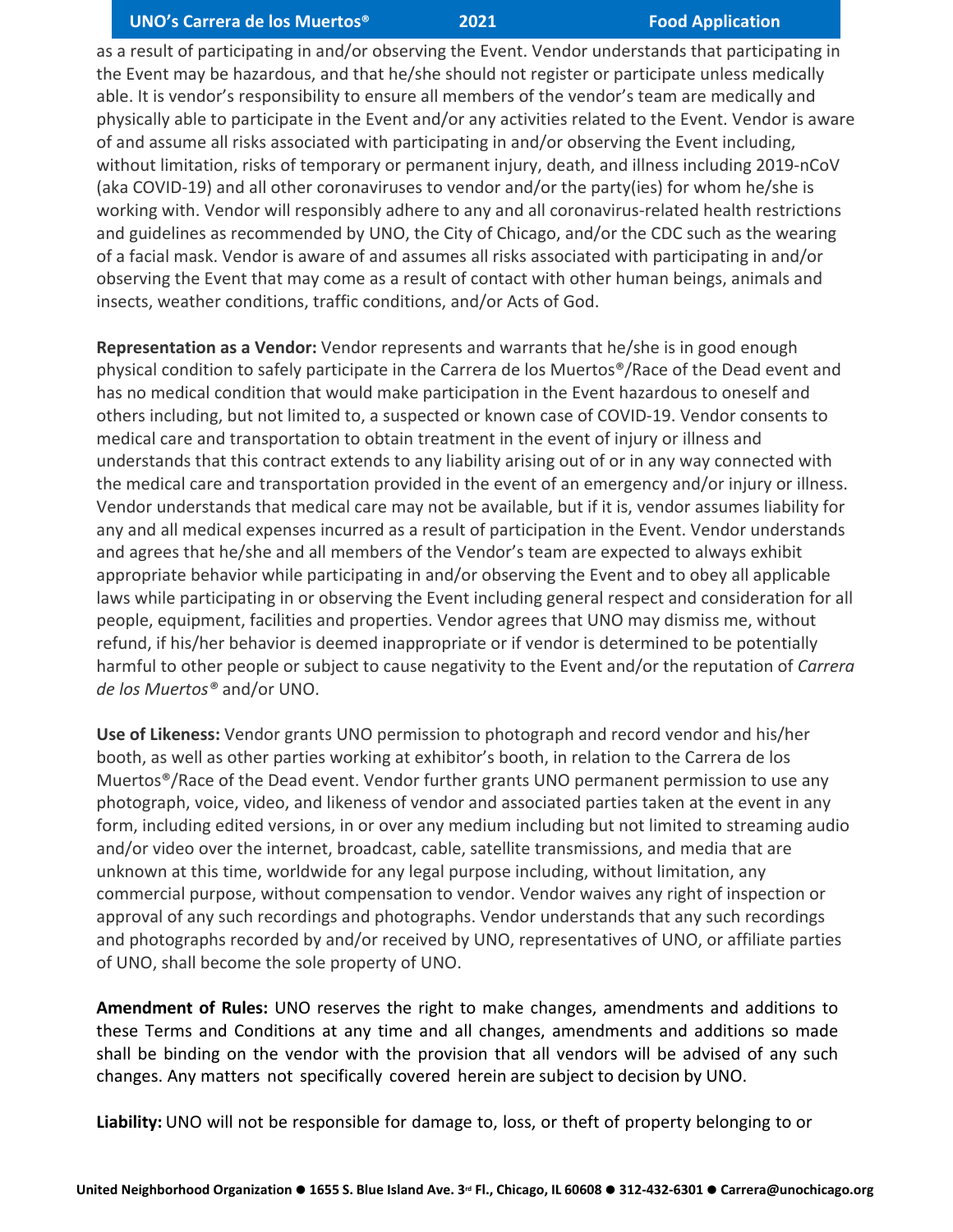injury to any vendor, his agent, employees, business invitees, visitors, or guests. Each vendor is expected to carry his/her own appropriate insurance and to list vendor as additional insured.

**City of Chicago Special Event Food License Application**: Any required food applications for the City of Chicago must be completed and approved by the City before UNO approves a space for Vendor at the Carrera de los Muertos®/Race of the Dead event.

**Summer Food Festival Sanitization Certificate:** Food vendor applicant may be asked to show proof of required sanitization certificate to UNO and/or the City of Chicago as part of application requirements. UNO maintains the right to request, receive, and retain a copy of such sanitization certificate(s).

For questions and/or assistance with the City of Chicago food license application and certificate requirements, food vendor applicants may contact UNO.

# **Thank you!**

Please scan and email a copy of this application to Anna Hanson at [anna@unochicago.org](mailto:anna@unochicago.org) Or you may contact UNO to schedule a time to drop it off in person. We will be in touch with you regarding any required City of Chicago food applications and sanitization certificates.